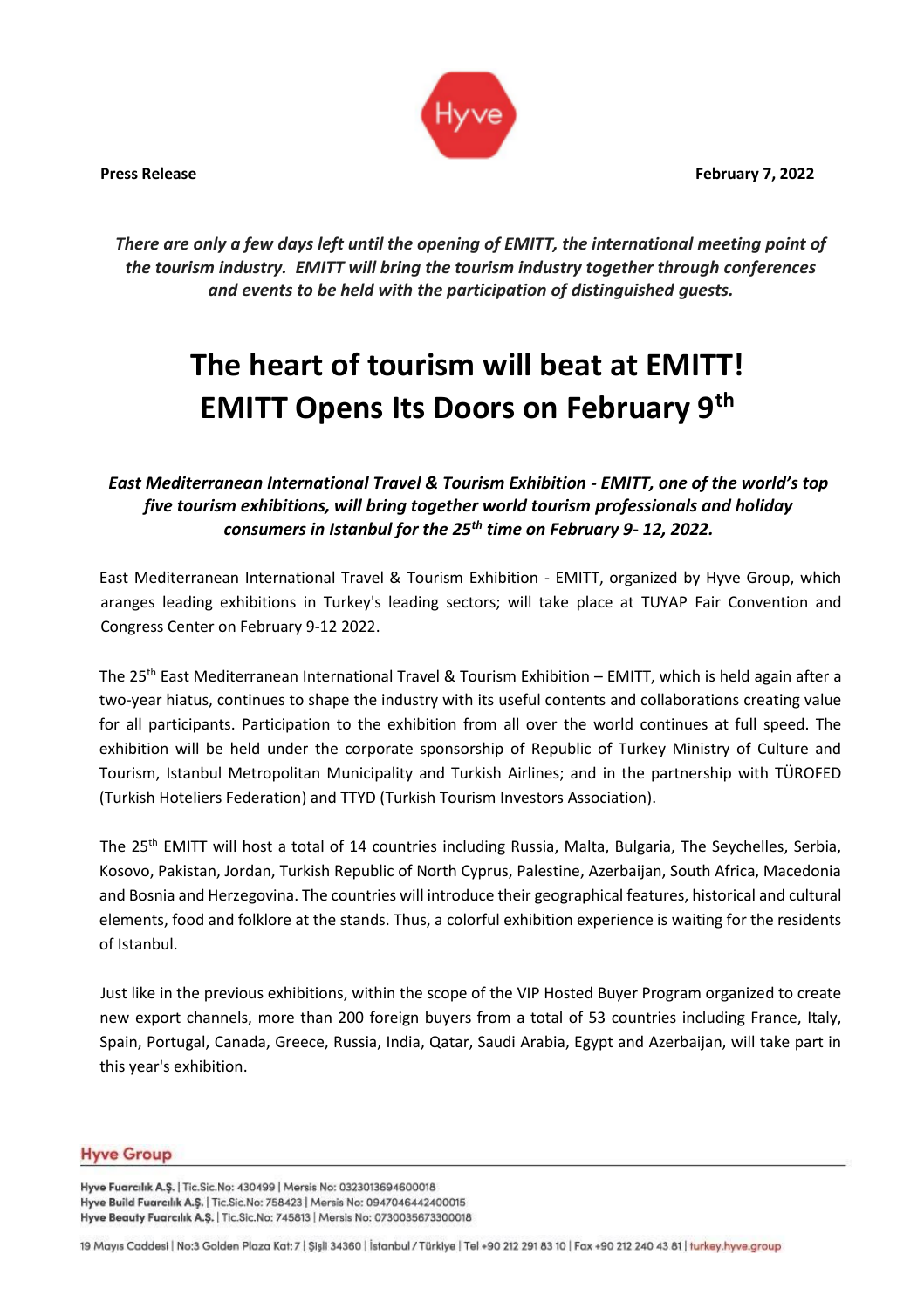

### **Tourism Revenue Will Reach \$35 Billion in 2022**

**EMITT Exhibition Director Hacer Aydın**, draws attention to the fact that Turkey is among the countries with the highest number of tourists and stated: "According to the data of Turkish Statistical Institute (TURKSTAT), the number of tourists visiting Turkey was 30.038,961 and we generated 24.48 billion dollars tourism income last year. Compared to 2020, the number of foreign tourists coming to Turkey in 2021 increased by 94 percent and reached a total of 24.71 million. Based on the statement made by our Ministry of Tourism and Culture

in November, our tourism revenues will be expected to increase 35 billion dollars in 2022. These data show that Turkey consistently rises in tourism industry. These results give us hope for future." and added:

"We can state that EMITT has great contributions to Turkey's economy, tourism and country's brand. There has been a great demand for this exhibition, which we last held in 2020. This year, the demand for participation from foreign countries is at a very high level, just like other years. This situation shows that we are doing our job well. This gives us motivation to accelerate our works in order to provide benefits to our country even more."

### **All Matters Related to Tourism Industry Will Be Included at EMITT 2022!**

EMITT will be the meeting point for professionals in the tourism industry such as airlines, accommodation, transportation and information technology companies and distinguished state bodies, industry associations, tour operators, travel agencies and hotels. A very rich conference program covering the trends of the industry on different areas will be taking place at the exhibition.

**On the first day** of the exhibition, TÜRSAB (Association of Turkish Travel Agencies) Chairperson Firuz Bağlıkaya, TTYD (Turkish Tourism Investors Association) Chairperson, Oya Narin and TÜROFED (Turkish Hoteliers Federation) Chairperson Sururi Çorabatır will attend the **Presidents' Forum** under the moderation of Tourism Consultant, Osman Ayık. They will discuss the latest developments that shape the sector.

With EMITT's must-have **Master Class Special Exhibition Tour**, experts, travelers, influencers and chefs will be able to visit exhibitors one-on-one at their stands, and share their tips on avoiding waste, sustainability and climate-friendly tourism practices.

In addition to providing opportunities to exhibit and follow the latest products and services in the region, EMITT's new event for its 25th year anniversary will be EMITT Tech Garage. At **EMITT Tech Garage** which supports activities that create a bridge between creative minds and investors with its content, start-ups will have a chance to meet up with the tourism industry with the newest applications of digitalization and technology from Metaverse to augmented reality.

### **Hyve Group**

Hyve Fuarcılık A.Ş. | Tic.Sic.No: 430499 | Mersis No: 0323013694600018 Hyve Build Fuarcılık A.Ş. | Tic.Sic.No: 758423 | Mersis No: 0947046442400015 Hyve Beauty Fuarcılık A.Ş. | Tic.Sic.No: 745813 | Mersis No: 0730035673300018